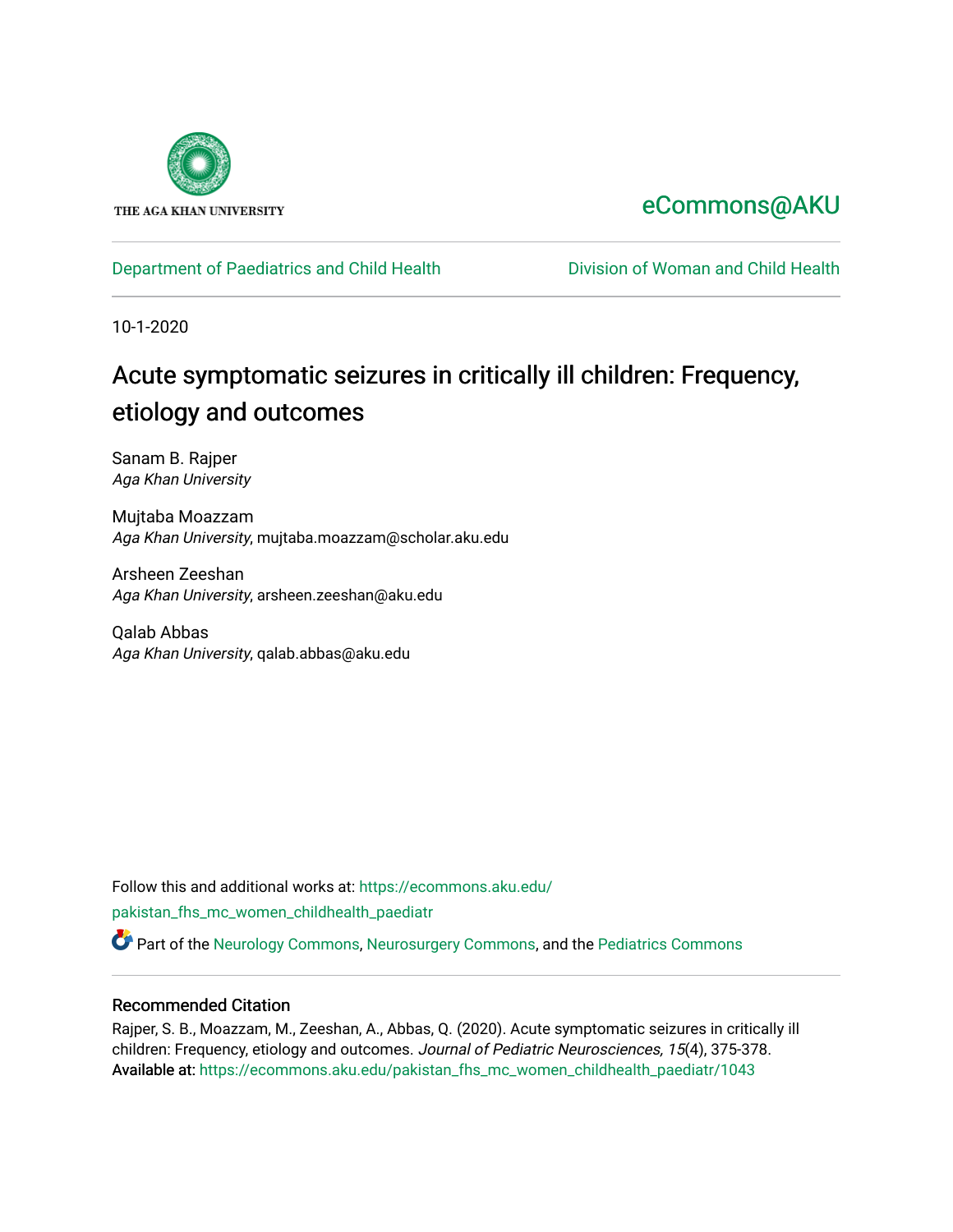## **Original Article**

## **Acute Symptomatic Seizures in Critically Ill Children: Frequency, Etiology and Outcomes**

*Sanam B. Rajper, Mujtaba Moazzam1 , Arsheen Zeeshan, Qalab Abbas*

**Abstr**

**act**

Department of Pediatrics and Child Health, Aga Khan University Karachi, Pakistan, <sup>1</sup>Medical College, Aga Khan University Karachi, Pakistan

**Background:** Critically ill individuals have an increased risk of acute symptomatic seizures secondary to systemic illnesses; unrecognized or untreated seizures can quickly convert into status epilepticus, which is associated with high morbidity and mortality. **Objective:** The aim of this study was to determine frequency, etiology, and outcome of seizures in critical ill children admitted in intensive care unit of a tertiary care hospital. **Materials and Methods:** Retrospective review of medical records of all children admitted in pediatric intensive care unit (PICU) of the Aga Khan University from January 2016 to December 2018 and who had a new-onset seizure irrespective of underlying diagnosis was carried out after ethical review committee approval. Data were collected on a structured proforma; it included demographic information as well as relevant clinical and outcome information. The data were analyzed on Statistical Package for the Social Sciences (SPSS) software program, version 19.0. The descriptive statistics frequency and percentage was computed for qualitative variable. Mean and standard deviation were computed for quantitative variable, and univariate analysis was performed. **Results:** During the study period, a total 2053 patients were admitted in the PICU. One hundred six (5%) had seizure. Sixty-three (59.5%) were males. Meningitis 21 (20%), sepsis 21 (20%), complicated pneumonia 18 (17%) were the major primary diagnosis in these children. Mean age of the study population was 75 months (standard deviation  $\text{[SD]} \pm 54.4$ ) and 72 (68%) were <5 years of age, whereas 63  $(59.5\%)$  were males. The seizures lasted >10 min in 10 (10%) and were associated with high had neurological deficit ( $P = 0.001$ ). We did not observe any correlation with electrolyte imbalance, renal failure, need of ventilator support with duration of seizure, and type of seizure  $(P > 0.005)$ . **Conclusion:** Infection was the most common etiology associated with a new-onset seizure in children admitted in our PICU. Seizures lasting for >10min were observed with high neurological deficit. We did not find any association of mortality with seizure duration.

**Keywords:** *Acute symptomatic seizure, antiepileptic drug (AEDs), critical ill children*

#### **INTRODUCTION**

*T* here is increased risk of seizures in critically ill children secondary to systemic illnesses. Unrecognized/untreated seizures can quickly convert into generalized convulsive or more frequently into

**Received:** 25-10-2019, **Revised:** 15-01-2020, **Accepted:** 28-03-2020, **Published:** 19-01-2021.

| <b>Access this article online</b> |                                            |  |
|-----------------------------------|--------------------------------------------|--|
| <b>Quick Response Code:</b>       |                                            |  |
|                                   | Website:<br>www.pediatricneurosciences.com |  |
|                                   | DOI: 10.4103/jpn.JPN 140 19                |  |

nonconvulsive status epilepticus, which is associated with high morbidity and mortality.[1]

Seizures can be seen as a result of an acute systemic illness, primary neurology pathology, or

*Address for correspondence:* Dr. Qalab Abbas, Assistant Professor, Department of Pediatrics and Child Health, Aga Khan University Hospital Karachi, Pakistan. E-mail: qalababbas@gmail.com

This is an open access journal, and articles are distributed under the terms of the Creative Commons Attribution-NonCommercial-ShareAlike 4.0 License, which allows others to remix, tweak, and build upon the work non-commercially, as long as appropriate credit is given and the new creations are licensed under the identical terms.

**For reprints contact:** wkhlrpmedknow\_reprints@wolterskluwer.com

**How to cite this article:** Rajper SB, Moazzam M, Zeeshan A, Abbas Q. Acute symptomatic seizures in critically ill children: frequency, etiology and outcomes. J Pediatr Neurosci 2020;15:375-8.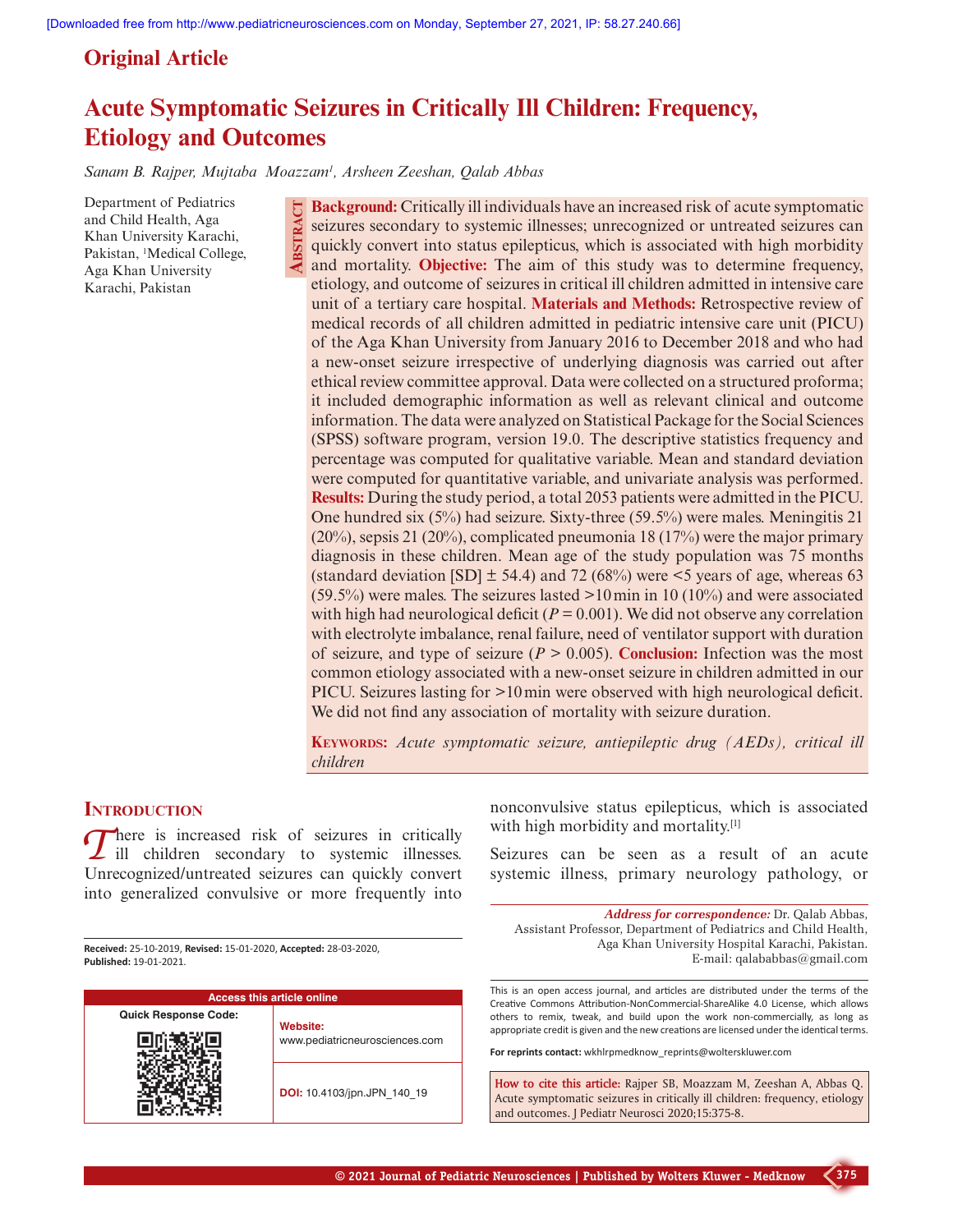a medication side effect and can present in a wide array of symptoms from convulsive activity, subtle seizure and twitching, and altered mental status to lethargy.[1] Nonconvulsive seizures are common in critically ill individuals with different presentation such as coma, confusion, lethargy, staring, agitation, aggression, automatism, blinking, crying, delirium, facial twitching, psychosis, unexplained tachycardia, laughter, and eye deviation.<sup>[2]</sup>

Incidence of seizures in the general population is approximately 40/100,000. Very limited studies are conducted on seizures in critically ill children admitted in pediatric intensive care unit (PICU). In a study from Valencia et al.<sup>[3]</sup> on seizure in PICU, reported that incidence of seizure in critically ill children was only 0.5%, which was much lower than adult studies that showed incidence from 0.8% to 3.3% with vascular, metabolic, and drug withdrawal being the most common causes.

Electrographic seizures were observed in (30%) critically ill children and were associated with high mortality and morbidity. Risk factors for electrographic seizures include younger age, clinical seizure prior to electroencephalography (EEG) monitoring, initial abnormal background in EEG, and a diagnosis of epilepsy.[4]

#### **Materials and Methods**

Retrospective review of medical records of all children admitted in PICU of the Aga Khan University from January 2016 to December 2018 and who had a newonset seizure irrespective of underlying diagnosis was carried out after ethical review committee approval (2018- 0510-462). All information was recorded on a structured form. Data collection included demographic details, admitting diagnosis, details of seizures (type, duration and electrographic features) and imaging details. Data on PICU therapies such as need of inotropic support, need of renal replacement therapy, development of acute kidney injury, electrolyte imbalance, and cause of seizure with outcome in form death of patient or any neurological deficit post-seizure measured by Glasgow outcome scale (5: good recovery; 4: moderate disability; 3: severe disability; 2: persistent vegetative state; 1: death) at discharge were collected from medical record. The data was analyzed using Statistical Package for Social Sciences (SPSS IBM Corp., Armonk, NY, USA) version 19 for windows. The descriptive statistics frequency and percentage were computed for qualitative variables such as gender, diagnosis, type of seizure, and duration of seizure. Mean and standard deviation were computed for quantitative variable. Univariate analysis was performed.

#### **Results**

During the period of 3 years, a total of 2053 patients admitted in PICU, of which 106 (5%) children had new-onset seizures. Mean age of the study population was 75 months (standard deviation [SD]  $\pm$  54.4); 72 (68%) were <5 years and 63 (59.5%) were males [Table 1]. Underlying diagnosis were (sepsis: 21(20%), meningoencephalitis: 21 (20%), known case of epilepsy with status epilepticus 7 (6.5%) complicated pneumonia 18 (17%), road traffic accident 7 (6.5%), congenital heart disease 3 (3%), and others (post bone marrow transplant for thalassemia major, dengue hemorrhage fever, poisoning, inborn error of metabolism) 29 (27%). Generalized seizures were present in 70 (66%) and seizures were <5min of duration in 69 (65%) patients. EEG findings were background slowing in 73 (69%) patients, focal epileptic discharges 7 (6.6%), generalized epileptic discharges 5 (4.8%), status epilepticus 7(6.6%), and normal EEG in 14(13%). Fifty-one (48%) had no neurological deficits, 18 (17%) had neurological deficits, and 37 (35%) expired. Patient with refractory status epilepticus had worst outcome; all seven patients expired. Prolong duration of >10min of seizure more neurological deficit ( $P = 0.05$ ). There is no association between type of seizure with outcome  $(P = 0.66)$ , type of seizure with duration of seizure  $(P = 1.8)$ , and duration of seizure with acute kidney injury ( $P = 0.17$ ).

#### **Discussion**

This is the first study from a developing country on acute symptomatic seizure in critically ill children. Frequency of acute symptomatic seizure was 5% at our institute that is slightly higher than previous study conducted by Valencia *et al.*<sup>[3]</sup> The possible reason for this observation is that children are exposed to infections more than as reported earlier. However, our values are lower than as reported by Sahin *et al.*[5]

Intravenous (IV) midazolam was used in all patients for cessation of seizure, followed by long-acting medication. The most commonly used longer acting antiepileptic drug (AED) used was IV levetiracetam 94 (89%). Seven patients were treated as refractory status epilepticus, needed midazolam infusion, propofol infusion, IV methylprednisolone and IV immunoglobulin (IVIG). In two patients, no long-acting AEDs was used as the cause was hypocalcaemia. None of our patient developed respiratory depression after IV benzodiazepam as mentioned in the previous study.[5]

Electrolyte imbalance was observed in 94 (88.6%) of patients. Sodium abnormalities including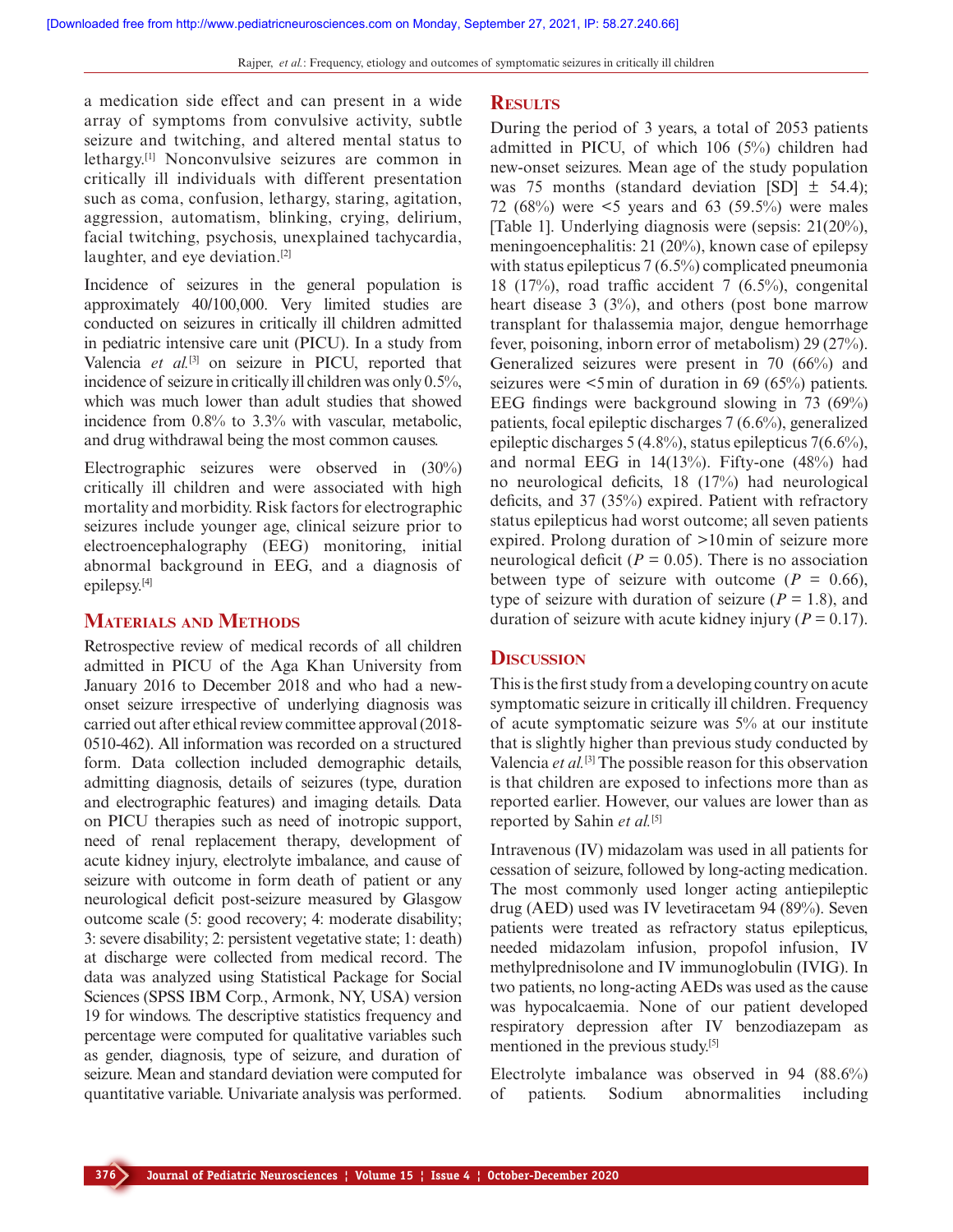Rajper, *et al.*: Frequency, etiology and outcomes of symptomatic seizures in critically ill children

| Table 1: Characteristic of acute symptomatic seizure with<br>demographics |                          |  |
|---------------------------------------------------------------------------|--------------------------|--|
| <b>Variables</b>                                                          | Value                    |  |
| Mean age (SD) in months                                                   | $75(SD \pm 54.4)$        |  |
| Age distribution                                                          |                          |  |
| Less than 1 years                                                         | $38(36\%)$               |  |
| $1.1 - 5$ years                                                           |                          |  |
|                                                                           | 34(32%)                  |  |
| $5.1 - 10$ years                                                          | $12(11\%)$               |  |
| $10.1 - 18$ years                                                         | 22 (21%)                 |  |
| Gender                                                                    |                          |  |
| Male                                                                      | $63(59.5\%)$             |  |
| Female                                                                    | 43 (40.5%)               |  |
| Male-to-female ratio                                                      | 1.5:1                    |  |
| Seizure occurred                                                          |                          |  |
| Present with seizure in emergency room                                    | 48 (45%)                 |  |
| Developed seizure in ICU                                                  | 58 (55%)                 |  |
| Type of seizure                                                           |                          |  |
| Generalized seizure                                                       | 70(66%)                  |  |
| Focal seizure                                                             | $32(30.2\%)$             |  |
| Subtle seizure                                                            | $4(3.8\%)$               |  |
| Seizure duration                                                          |                          |  |
| Less than 5 min                                                           | 69(65%)                  |  |
| $5-10$ min                                                                | 27(25%)                  |  |
| More than 10 min                                                          | $10(10\%)$               |  |
| Use of long antiepileptic drug (AEDs)                                     |                          |  |
| for seizure control after short-acting                                    |                          |  |
| drug                                                                      |                          |  |
| One AED used                                                              | 87 (82.2%)               |  |
| Two AEDs used                                                             | $10(9.4\%)$              |  |
| More than 2                                                               |                          |  |
|                                                                           | $7(6.6\%)$               |  |
| No AEDS used                                                              | $2(1.8\%)$               |  |
| Antiepileptic drug (AEDs)                                                 |                          |  |
| Midazolam (short acting to abort                                          | $106(100\%)$             |  |
| seizure)                                                                  |                          |  |
| Levetiracetam (as first long-                                             | 94 (89%)                 |  |
| acting drug)                                                              |                          |  |
| Phenobarbitone                                                            | 14 (13%) (in three       |  |
|                                                                           | patients as first AEDs,  |  |
|                                                                           | in four patients as      |  |
|                                                                           | second AEDs, and in      |  |
|                                                                           | seven patients of status |  |
|                                                                           | epilepticus)             |  |
| Phenytoin                                                                 | $15(14\%)$ (in four      |  |
|                                                                           | patients as first AEDs,  |  |
|                                                                           | in four patients as      |  |
|                                                                           | second AEDs, and in      |  |
|                                                                           | seven patients of status |  |
|                                                                           | epilepticus)             |  |
| Sodium valproate                                                          | $12(11\%)$ (in three     |  |
|                                                                           | patients as first AEDs,  |  |
|                                                                           | in four patients as      |  |
|                                                                           | second AEDs, and in      |  |
|                                                                           | seven patients of status |  |
|                                                                           | epilepticus)             |  |
| Midazolam infusion                                                        | $7(6.6\%)$               |  |
| Propofol infusion                                                         | $7(6.6\%)$               |  |
| Etiology                                                                  |                          |  |
| Sepsis                                                                    | 21 (20%)                 |  |
|                                                                           |                          |  |

| <b>Table 1: Continued</b>                         |            |  |
|---------------------------------------------------|------------|--|
| <b>Variables</b>                                  | Value      |  |
| Meningoencephalitis                               | $21(20\%)$ |  |
| Complicated pneumonia                             | 18(17%)    |  |
| Road traffic accident                             | $7(6.5\%)$ |  |
| Congenital heart disease                          | 3(3%)      |  |
| Known case of epilepsy with status<br>epilepticus | $7(6.5\%)$ |  |
| Others (post bone marrow transplant               | 29(27%)    |  |
| for thalassemia major, dengue                     |            |  |
| hemorrhage fever, poisoning, and                  |            |  |
| inborn error of metabolism)                       |            |  |
| Electrolyte imbalance                             | 94 (88.6%) |  |
| Acute kidney injury                               | 81(76%)    |  |
| Inotropic support                                 | 98 (91.6%) |  |
| Ventilator support                                | 93 (86.9%) |  |
| <b>EEG</b>                                        |            |  |
| Abnormal                                          | 92 (86%)   |  |
| Normal                                            | $14(14\%)$ |  |
| EEG finding                                       |            |  |
| Focal epileptic discharges                        | $7(6.6\%)$ |  |
| Generalized epileptic discharges                  | $5(4.8\%)$ |  |
| Status epilepticus                                | $7(6.6\%)$ |  |
| Background slowing                                | 73 (69%)   |  |
| Normal                                            | $14(14\%)$ |  |
| Outcome                                           |            |  |
| Expired                                           | 37(35%)    |  |
| No neurological deficit                           | 51 (48%)   |  |
| Neurological deficit                              | 18 (17%)   |  |

hypernatremia were observed in 38 (35.5%) patients, whereas 22 (20.2%) had hyponatremia. Other electrolyte abnormalities included hypocalcemia (2%), hypokalemia (29.9%), and hypomagnesemia (1%). Although we did not observe any correlation with electrolyte imbalance with type of seizure and seizure duration ( $P > 0.05$ ), in our opinion they are worth mentioning because these might precipitate seizures.<sup>[5]</sup> In previous studies conducted in PICU, we also observed that electrolyte imbalance was not responsible for development of seizure.[3] Another study on febrile seizure with acute gastroenteritis also did not show any significant electrolyte imbalance.<sup>[6]</sup>

EEG was performed in all patients; the most common finding was background slowing 73(69%), and the reason for background slowing might be encephalopathy or use of antiepileptic medication before the EEG was performed. We strongly suggest if seizures are stopped with short acting benzodiazepine, then wait for EEG, before loading with long-acting medication. Sahin et al.<sup>[5]</sup> also reported background slowing as common EEG finding in their study.

In our studies, male-to-female ratio is 1.5:1; of 106 children, 48 (45%) critical ill children presented with seizure in